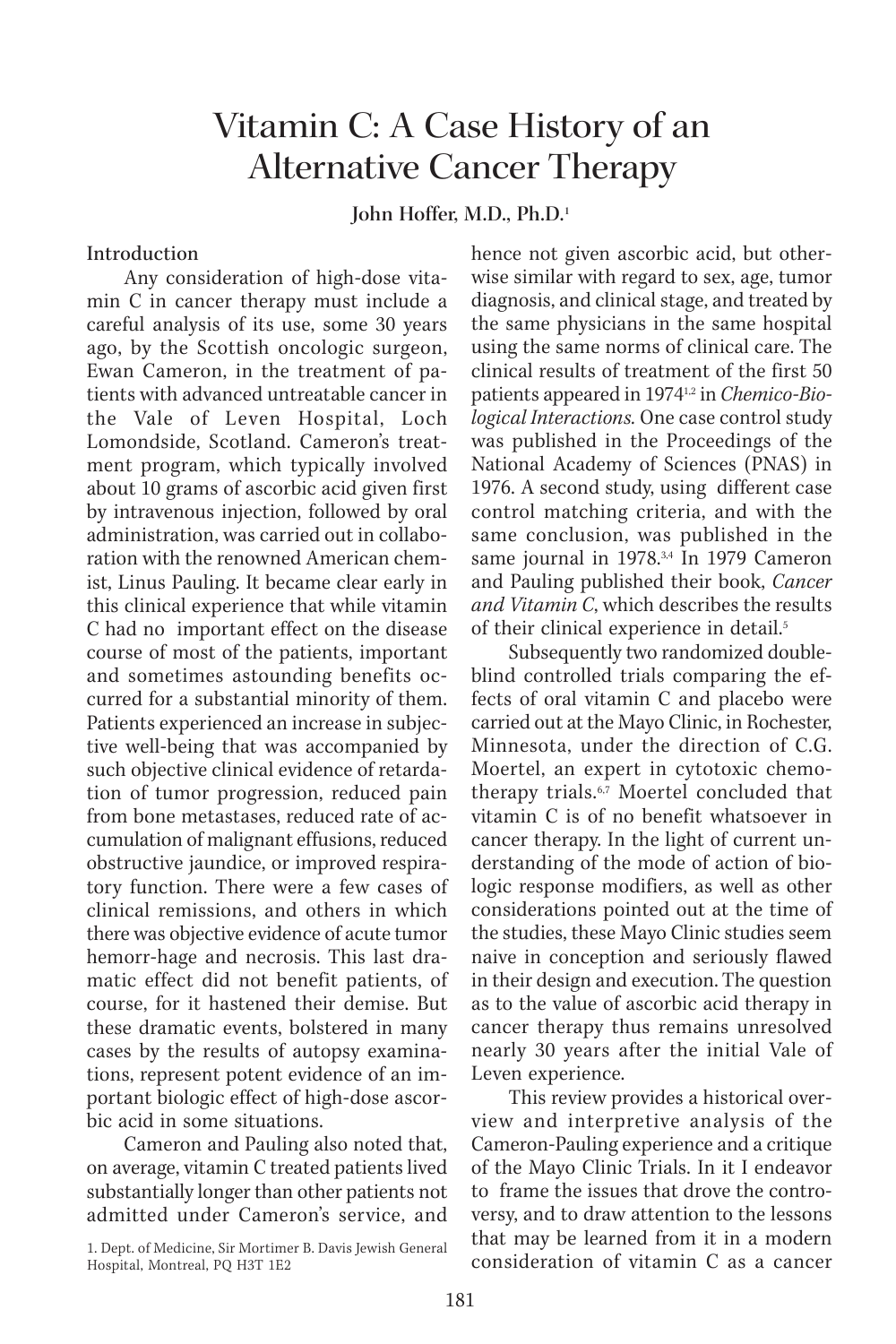therapy. In preparing this review I drew upon the initial clinical reports, which are invaluable and irreplaceable. I previously reported on these.<sup>8</sup> I also drew on the revised (1993) edition of Cameron and Pauling's Cancer and Vitamin C,<sup>9</sup> and on a valuable analysis by E. Richards.<sup>10</sup>

# The Vale of Leven Trial

Ewan Cameron began his Phase I-II vitamin C trial at the Vale of Leven Hospital in November, 1971, treating patients with a variety of advanced, untreatable malignancies. He was prompted to conduct this trial by theoretical considerations that vitamin C might increase host resistance to tumor spread, and by his review of some earlier, smaller reports published by others indicating that vitamin C had beneficial effects in human cancer.<sup>1</sup>

The treatment regimen varied somewhat, but as a rule it included the continuous intravenous infusion of 10 g/day ascorbic acid in 2 L Ringer's Lactate solution. Higher doses (up to 45 g/day) were occasionally administered. After up to 10 days of intravenous vitamin C, treatment was transferred to the oral route using buffered crystalline ascorbic acid dissolved in sorbitol syrup and water, at a usual dose of 10 g/day. Patient responses were recorded in five categories: no response; minimal response; growth retardation; cytostasis; tumor regression; and tumor hemorrhage and necrosis.<sup>2</sup> It is important to note that no more than about 4% of these patients had received prior chemotherapy at the time they were declared untreatable.<sup>9</sup>

The 1974 paper in *Chemico-Biological Interactions* describes the experience with 50 consecutive advanced cancer patients.<sup>2</sup> No response or only a minimal response was observed in 27 patients. Cytostasis (evidence of a cessation of tumor progression) occurred in three patients. These included patients who were preterminal with progressive disease, but became clinically well and remained normal with continuing vitamin C therapy for follow up periods of over a year despite the continuous presence of their malignancy.

Tumor regression occurred in five patients. In these cases symptoms and clinical evidence of tumor mass disappeared (clearance of intestinal obstruction, disappearance of palpable mass, relief of obstructive jaundice, disappearance of x-ray evidence of osteolytic metastases). Most striking of all, however, was the occurrence of tumor hemorrhage and necrosis in four patients. Cameron and Campbell's descriptions of these occurrences bear an uncanny resemblance to the first description of tumor hemorrhage and necrosis induced with tumor necrosis factor, which coincidentally appeared in the PNAS one year  $l$ ater $11$ 

In one case, a 66-year-old man with locally wide-spread bronchogenic cancer and a large radiographic and palpable subcutaneous metastasis over the right shoulder developed acute tumor necrosis and hemorrhage of the right shoulder metastasis on the sixth day of vitamin C administration. This was followed by confusion, coma and death.

In a second case, a 42-year-old man with testicular cancer, cannon-ball metastases in both lung fields, and a large secondary tumor mass in the left upper jaw experienced acute hemorrhage from the oral tumor, hemoptysis, confusion and death on the third day of vitamin C administration.

In a third case, a 63-year-old man with chondrosarcoma of the ilium and a large, fixed intrapelvic tumor mass developed severe right hip and abdominal pain on the third day of vitamin C administration. This was followed by fever, confusion, pulmonary edema and death. At autopsy both the primary tumor and all the numerous metastases in the para-aortic region and elsewhere showed extensive hemorrhage and necrosis.

Also striking was the report, in a subsequent paper by Cameron, Campbell and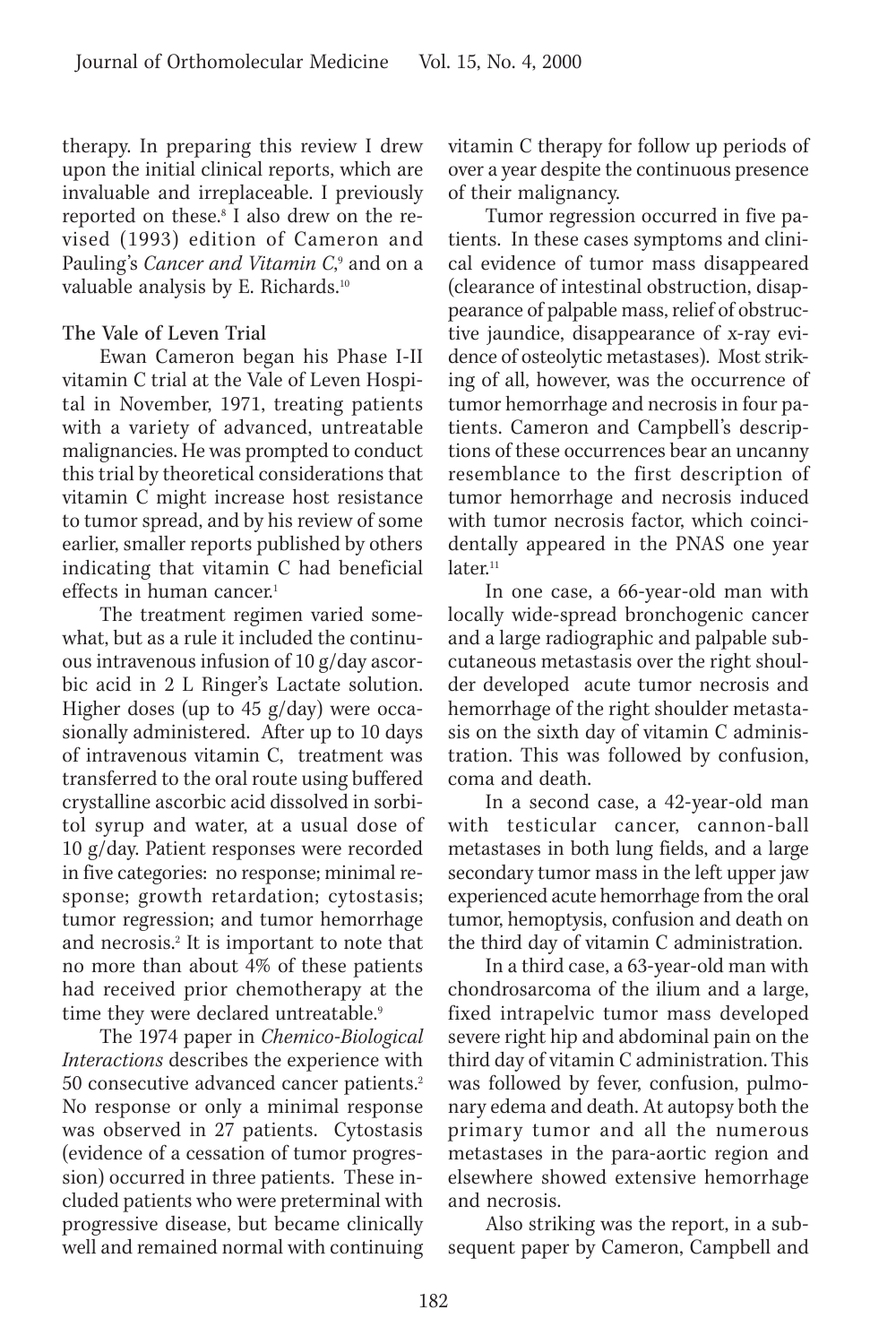Jack, of two vitamin C-induced complete remissions in the same patient of a stage IVB non-Hodgkins lymphoma.12 The patient was a 42 year-old truck driver who developed fever and constitutional symptoms in 1973, and was found to have a right pulmonary infiltrate. Two months later the infiltrate had evolved into mediastinal and hilar enlargement, and a pleural effusion was present. The clinical diagnosis of lung cancer was made and no treatment offered. However, when the patient then developed hepatosplenomegaly and extensive peripheral lymphadenopathy, a lymph node biopsy was carried out and the diagnosis of non-Hodgkin's lymphoma was made. The accuracy of this diagnosis was later confirmed by expert pathologists.<sup>5,10</sup> Although the plan at that time was for radiotherapy and cytotoxic chemotherapy, an administrative delay in obtaining the patient's transfer to a referral center and his poor clinical condition motivated his physicians to administer intravenous vitamin C. The response was so strikingly favorable that all indications for standard lymphoma therapy promptly disappeared. Within a few days the patient experienced a return of wellbeing associated with complete regression of lymphadenopathy and hepatosplenomegaly. The pleural effusion resolved and the chest x-ray became normal. After three months vitamin C therapy was tapered and stopped. Four weeks after stopping vitamin C, the patient's constitutional symptoms returned and a repeat chest x-ray again showed right hilar enlargement and a pleural effusion. The patient was started on oral ascorbic acid, but it was ineffective in preventing further clinical deterioration, so he was admitted to hospital for an intravenous ascorbic acid infusion (20 g/day for 14 days) followed by oral ascorbic acid. A slow but sustained clinical improvement resulted. As of 1979, the patient, still on vitamin C, remained in complete remission.<sup>5</sup>

Another striking early case is described in the 1993 book.9 A 68-year-old

woman was admitted with severe malignant ascites due to a proven ovarian cancer. She had failed one prior course of chemotherapy consisting of a single intraperitoneal instillation of Thio-Tepa. On this admission following palliative drainage of some of the peritoneal fluid, permitting easy palpation of a large tumor mass, she was begun on intravenous ascorbic acid as her sole treatment. There was a prompt clinical improvement, including return of appetite. In the absence of any other therapy the tumor masses shrank and became impalpable. Then, about four weeks after starting ascorbic acid, the patient developed clinical shock and died within a few hours. At autopsy she was found to have a high intestinal obstruction related to adhesions. The great bulk of the tumor was gone, leaving only residual tumor nodules.

In summary, the Vale of Leven experience showed that intravenous followed by oral vitamin C exerted a favorable effect, sometimes astonishingly favorable, in a significant minority of advanced cancer patients who were naive to prior cytotoxic therapy. Indeed the effect reported by Cameron, an experienced and well-regarded oncologist, was similar to that reported for the biologic response modifier, interleukin-2 (IL-2) in later, National Cancer Institute-funded, Phase II trials that attracted wide interest in the scientific medical community.13,14 Most important from the biologic perspective were the cases in which vitamin C induced catastrophic tumor hemorrhage and necrosis. Although IL-2 occasionally produces rapid remissions, it has never had an effect as dramatic as this.

The response of the scientific medical community to the Vale of Leven trial was silence. Part of this can be ascribed to its publication in *Chemico-Biological Interactions,* a non-medical journal, after rejection by a leading cancer journal on the grounds that it "was not of sufficiently high priority to warrant publication space."10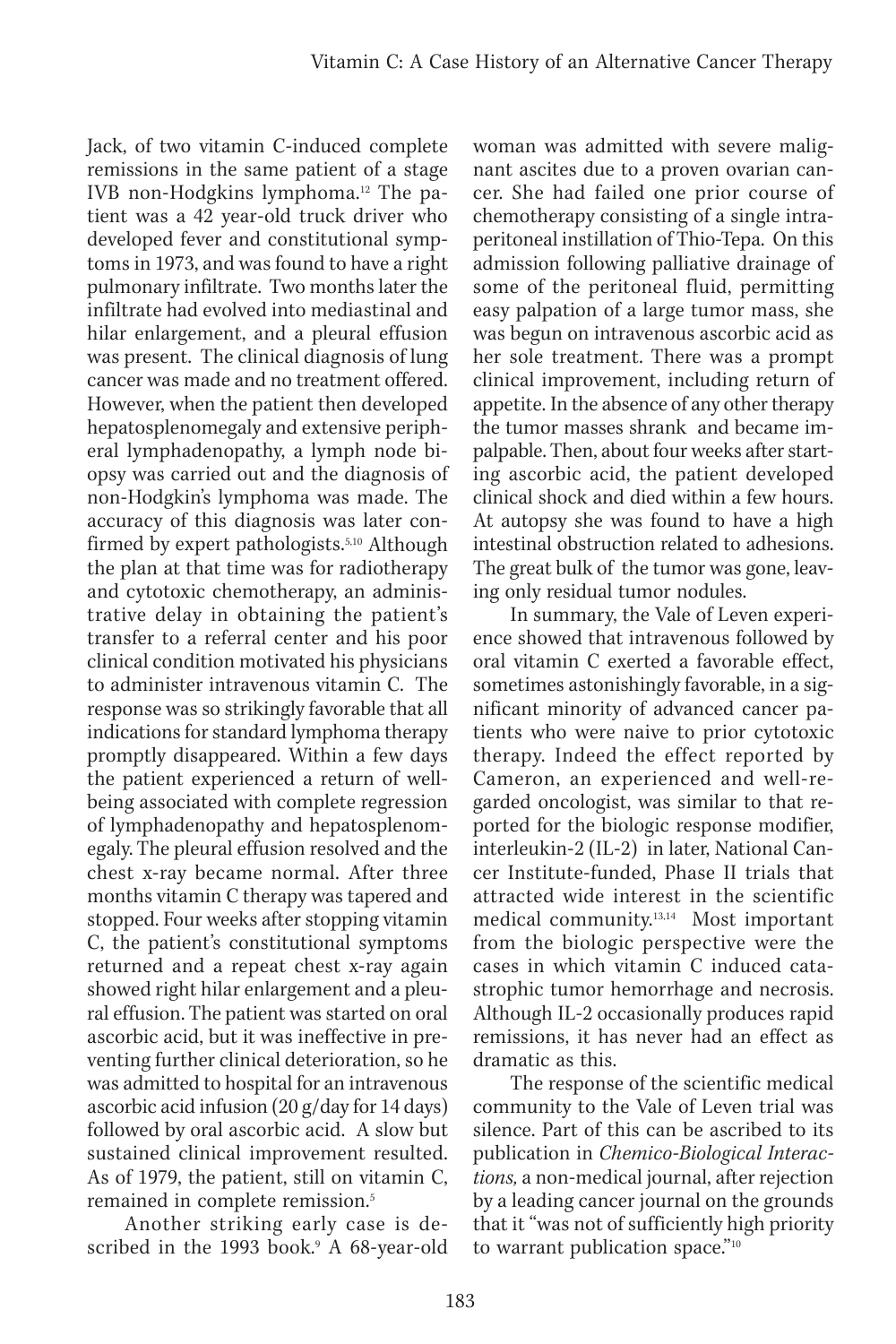But there were more important reasons. When Pauling presented details of the Vale of Leven treatment responses to experts at the United States National Cancer Institute, (NCI) he was told his clinical data failed to prove vitamin C was effective against cancer, and therefore no clinical research on vitamin C and cancer was warranted. Cameron and Pauling then carried out retrospective examinations of the survival times of vitamin C-treated and case-control patients, published in 1976 and 1978 in the PNAS, demonstrating a significant prolongation of the life span of vitamin C-treated cancer patients over that of matched contemporaneous patients not treated with vitamin C.3,4 The PNAS took the unprecedented step of adjoining an editorial to the second PNAS paper, criticizing Pauling for not using "well-established rules of clinical investigation." The editorial, by Julius H. Comroe, called for a well-designed, doubleblind randomized prospective study to confirm or refute vitamin C's anticancer activity. The editorial also recommended histologic matching of cancer patients randomized to vitamin C and no treatment, and that a system be established to ensure that patients randomized to a vitamin C group take their vitamin C and ones randomized to placebo take their placebo.<sup>15</sup>

### The Mayo Clinic Trials

The results of such a Phase III study, carried out in patients with various advanced cancers at the Mayo Clinic in Rochester, Minnesota, were published the following year in the *New England Journal* of *Medicine*, and they were negative.<sup>6</sup> There ensued a vigorous exchange between Linus Pauling and the principal investigator of the Mayo Clinic trial, C. G. Moertel, which brought out the fact that almost none of the Vale of Leven patients but almost all the Mayo Clinic patients had received extensive prior chemotherapy. This might have affected their responsiveness to an immunomodulatory substance. As well, Pauling subsequently alluded to data that many of the patients in the placebo group were actually taking vitamin C.9 Another Phase III trial of vitamin C in cancer was carried out, this time only involving colon cancer patients who had not previously received cancer chemotherapy. The results of this study, published in the *New England Journal of Medicine* in 1985, were also negative.7 Even though this trial involved only colon cancer patients, Moertel concluded that it proved vitamin C has no effect in any type of cancer. For his part, Pauling criticized the study because of several problems related to its design and conduct. There was a failure to confirm in any meaningful way the compliance of treated patients, or to assure that control patients did not supplement their diets with vitamin C; indeed, such monitoring as was carried out by measuring urinary vitamin C levels suggested that a substantial fraction of control patients were medicating themselves with vitamin C. Also, Pauling pointed out that it was incorrect to terminate vitamin C treatment as soon as evidence of tumor progression was obtained, as was done in this trial, if the aim was to learn the effect of the treatment on life span. Thus, patients started on oral ascorbic acid (no intravenous ascorbate was used) were instructed to take it (or placebo) for only 75 days on average, during which time only one patient in either group died.<sup>9</sup> This vitiated any comparison with the Vale of Leven study and indeed, risked shortening the lives of vitamin C-treated patients, since Pauling had previously pointed out that stopping vitamin C was associated with an adverse "rebound" effect of accelerated tumor progression. Pauling re-analyzed such data as he could obtain from the trial (the Mayo Clinic researchers refused to make their raw data public) and demonstrated an increased death rate among patients whose vitamin C was abruptly terminated. This analysis was submitted to the *New England Journal of Medicine,* but, after a two-year editorial review, was rejected for publication.10 Because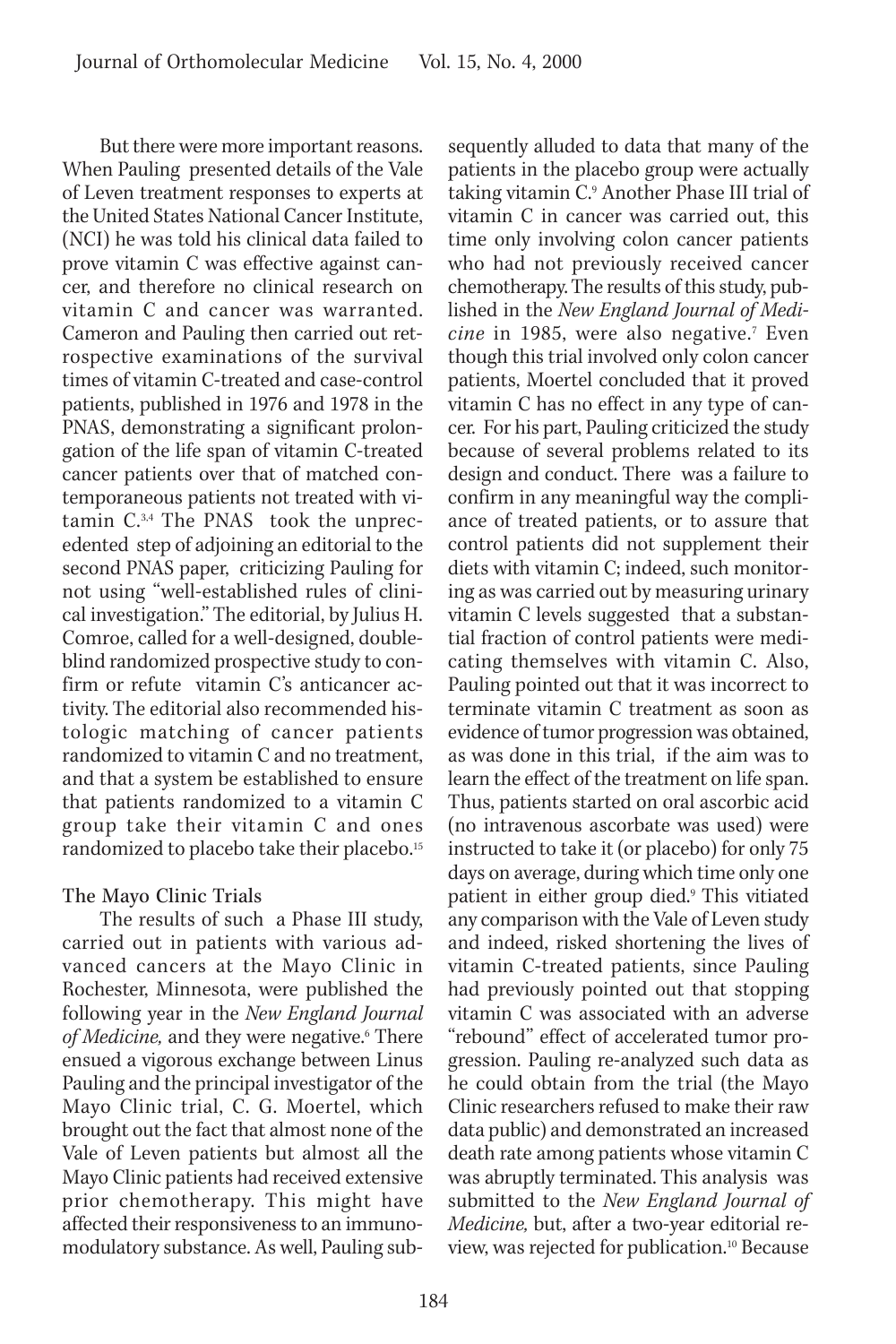the Mayo Clinic researchers refused to allow external scrutiny of their data, the possibility that some patients assigned to placebo were actually taking ascorbic acid, and that some patients assigned to ascorbic acid were not taking the amounts prescribed, remains unaddressed.

# What Happened in Vale of Leven, Scotland, that Didn't Happen in Rochester, Minnesota?

Even though the physiologic mechanism by which vitamin C exerted its anticancer effect is quite unclear (and might bear no relation to the reasons it was given), the clinical responses recorded in the Vale of Leven patients point to an impelling biological rationale for investigating vitamin C's efficacy in at least some human cancers Whatever its ultimate place in cancer therapy, it is impossible, in my view, to discard the clinical evidence of a vitamin C effect for at least some patients.

The *New England Journal of Medicine* published its Special Report of a Phase II NCI-sponsored IL-2 trial in advanced cancer in 1985, the same year it published the second Mayo Clinic Phase III vitamin C trial.16 The report on IL-2 stimulated great interest both within and without the scientific community, with the result that largescale funding of Phase II IL-2 trials continues up to this date. The clinical response to IL-2 in the NCI trial, and the detail provided in the *New England Journal of Medicine* publication, were equivalent to the experience with vitamin C at Vale of Leven Hospital; the objective documentation was certainly no better. Yet even as they rejected vitamin C based on a narrowly conceived Phase III trial, NCI researchers were vigorously promoting further in-house Phase II IL-2 research, perhaps appreciating that if they used Phase III protocols like Moertel's at this stage of investigation, they would run a high risk of coming up with a negative result.

How could they reason this way? To reach these opposite evaluations of similar data, the NCI experts had to have concluded either that the Vale of Leven results –relief of metastatic bone pain, tumor stasis or regression, tumor necrosis, and repeated remissions in one case of stage IVB non-Hodgkins lymphoma–were, if not fabricated, grossly misinterpreted by Cameron. Perhaps they believed vitamin C therapy to be so inherently implausible that any alternative explanation for these clinical responses, no matter how far-fetched, must be true. Yet Cameron was a well-respected oncologic surgeon. One of the memorable features of Richards' account is the indelible impression it leaves of Ewan Cameron as a physician of exceptional dignity, humility, intelligence, and integrity.10 Linus Pauling, who sponsored the examination of the data, was one of the most respected scientific figures of the century. Unlike purveyors of useless nostrums, neither Pauling nor Cameron had anything to gain and much to lose from promulgating false, unpopular data, and they knew it.

Looking back on this history, it is difficult to comprehend the cynical disrespect for Cameron and Pauling implicit in the NCI's rejection of their data. The NCI had only to agree that "something happened" at Vale of Leven to be scientifically required, from any perspective, to acknowledge the need for further investigation. Yet they refused to do this until prodded into it, and when they finally did proceed, the studies were carried out and interpreted with a hostile bias that stacked the odds against a comprehensive, fair evaluation.

The history of the two Phase III Mayo Clinic trials is most important for our workshop. Whatever their deficiencies, one has to assume they were undertaken in good faith, albeit with an intellectually stifling negative bias and from a naive and ignorant perspective. While the first trial may have been appropriate, its negative findings should have prompted a re-evaluation of the situation and the adoption of procedures appropriate for evaluating biologic response modifiers, namely, the conduct of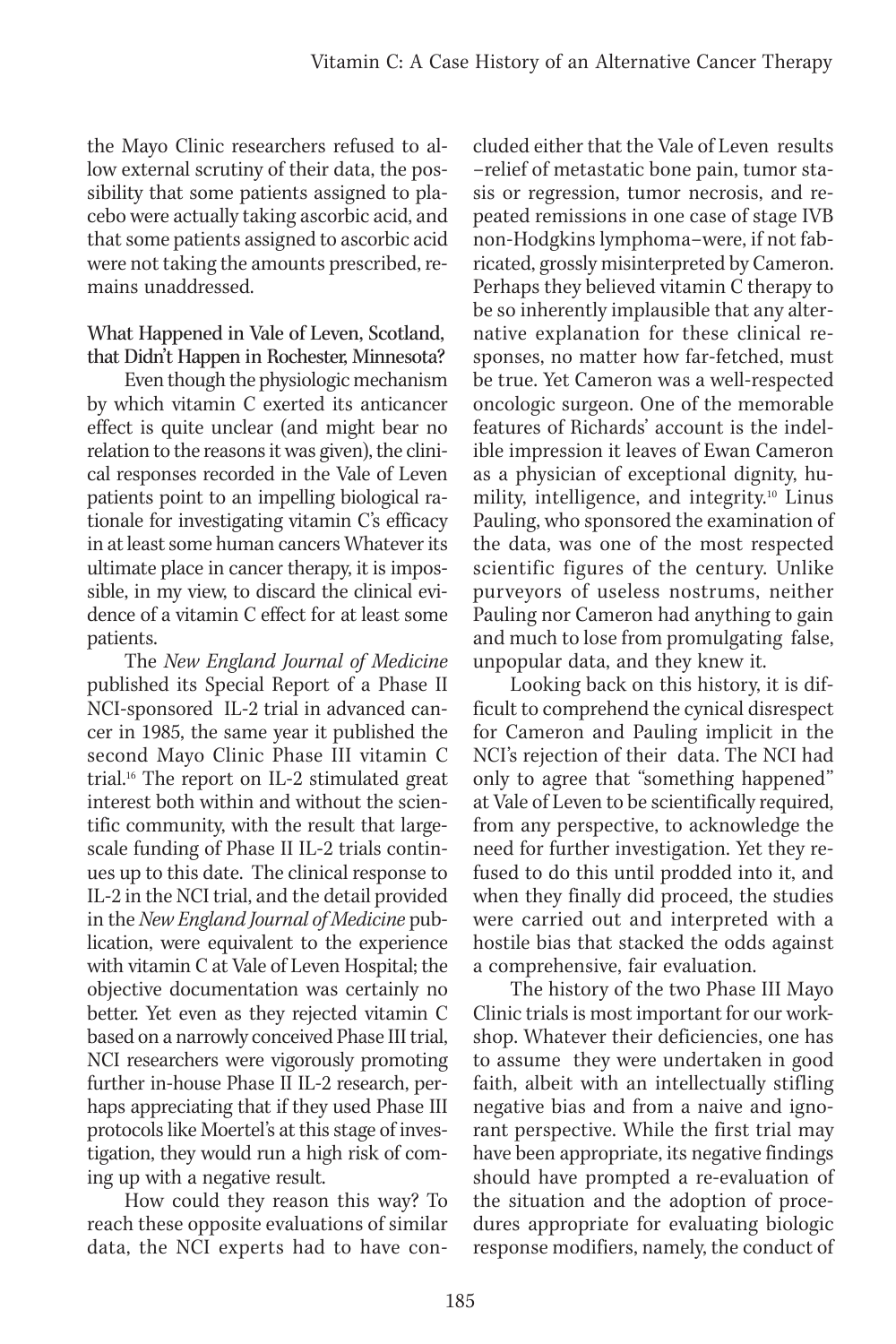sequential, intelligent, immunologicallymonitored Phase II trials in patient groups with a reasonable likelihood of mounting a biologic response, such as those with hematological malignancies, renal cancers, or melanoma. (Phase II IL-2 and TNF trials clearly indicate that colon cancer, the tumor type chosen for study in the second Mayo Clinic trial, is one that is least likely to respond to biologic response modifiers).

The possibility that prior chemotherapy might obviate the anticancer effect of vitamin C is a valid one that often comes up when other biologicals are evaluated. It was apparently recognized as relevant to vitamin C's effects only after the first Mayo Clinic trial was completed. This issue remains a matter of uncertainty and conjecture, but is critically important. There is evidence that prior cytotoxic therapy might even, in some situations, increase rather than decrease the immunologic response to biologic response modifier therapy, apparently by increasing tumor antigenicity.17 More important than prior chemotherapy may have been the patients' overall debility, malnutrition, or yet other factors still unrecognized. Data to be presented at this workshop indicate evidence of an important beneficial response to vitamin C is indeed possible in patients with far less advanced cancers despite and during cytotoxic therapy.

It is difficult to read Richards' account of the Mayo Clinic's second Phase III trial without sharing Cameron's concern that many patients in the active treatment group failed to take all 20 of their vitamin C tablets every day, as well as his suspicion that many in the placebo group ingested vitamin C on their own, vitiating a meaningful comparison of survival times. Any experienced clinical trial investigator will acknowledge the numbing effect on a patient's motivation of being presented with 20 tablets per day, especially when he or she has incurable cancer and when the study personnel harbor a hostile bias that might have been impossible to conceal, even if good faith efforts are made to do so. More fundamentally, by 1985, when Phase II trials of other biologic response modifiers were actively under way, NCI officials must have been aware of the error implicit in designing Phase III trials of the kind used to evaluate cytotoxics for a biologic response modifier like vitamin C if their intention was to evaluate it in good faith, and not merely to efficiently discredit what they perceived as a useless and troublesome quack remedy.

The dramatic episodes of tumor hemorrhage and necrosis at Vale of Leven Hospital suggest to me a vitamin C-triggered immunologic burst mediated, if not spear-headed by tumor necrosis factor and/or other cytokines. What unleashed this incredible effect, and why were no such dramatic cases observed in the Mayo Clinic trials? The most likely possibility is that tumor hemorrhage and necrosis is an infrequent response at best, and one which is liable to occur only when vitamin C is administered intravenously in large doses. Another possibility is suggested by the different dietary habits in the United States and Scotland. Vitamin C intakes are higher in America than Europe. Clients of the Mayo Clinic presumably had the cultural attitudes and financial means to purchase and consume orange juice, whereas the vitamin C intake of terminal cancer patients admitted to the wards of a district general hospital in Scotland would be not be expected to be comparably high.18-20 Are responses of cancer-bearing patients to vitamin C greater when there has been a prior period of deficient intake? Is it possible that vitamin C-susceptible tumor clones develop in a chronically low vitamin-C environment?

Whatever the biologic explanation for vitamin C's effect on cancer, it is one that merits investigation. Does it represent a nonspecific immune stimulation? If so, then unlike the heavy-handed procedure of injecting large amounts of IL-2 and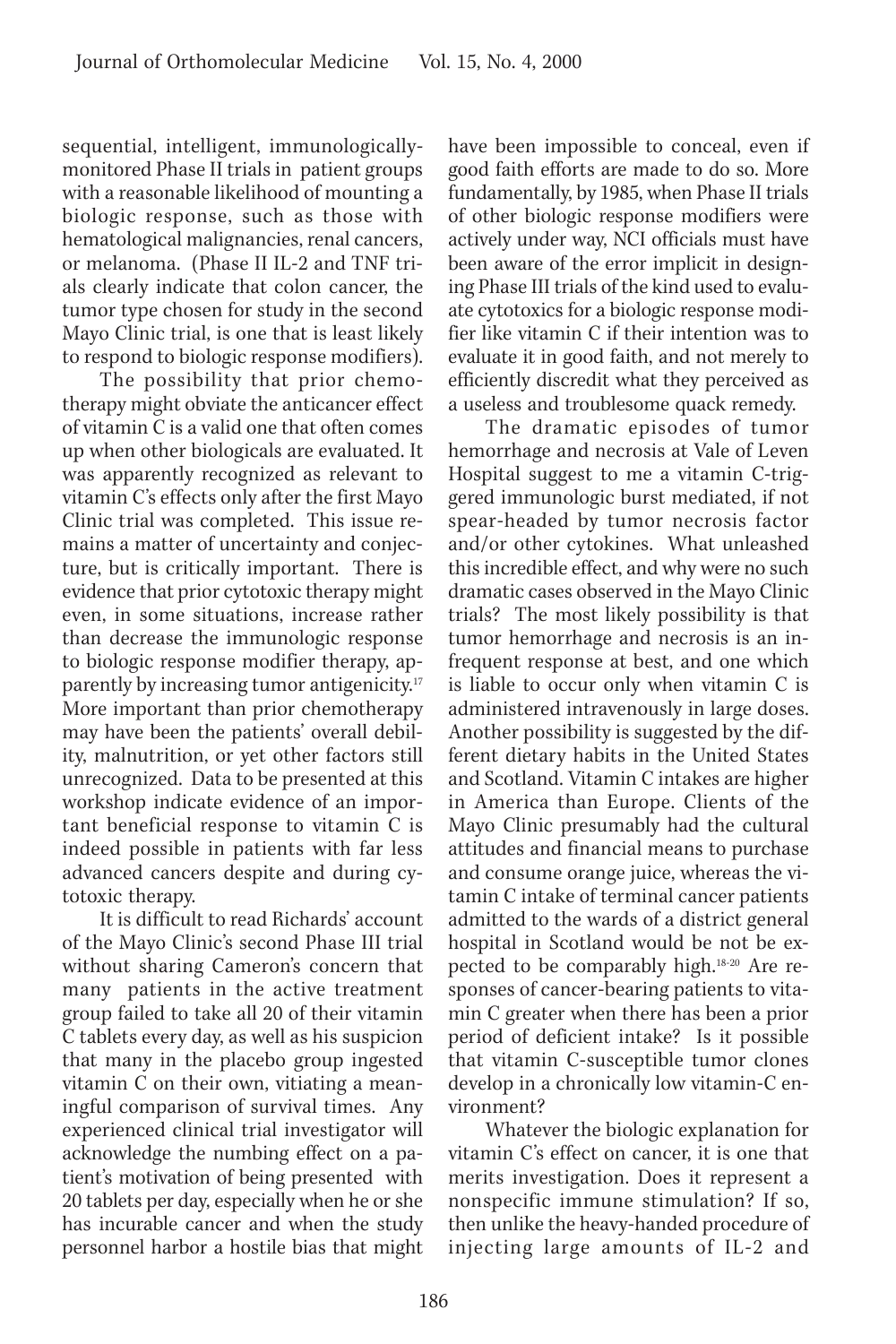lymphokine-activated lymphocytes, vitamin C might stimulate cytokine release (or up-regulate receptor-cell sensitivity, or both) in a coördinated fashion that increases the efficiency of the host response with far less toxicity. The episodes of tumor hemorrhage and necrosis suggest that vitamin C acts high up in the cascade of events that mobilizes an effective antitumor host response. This may be understood by analogy to the human blood coagulation system. A treatment that activates the coagulation cascade physiologically will be far more efficient than one that simply involves infusing large amounts of a single factor whose effects are exerted lower down in the cascade. On the other hand, basic investigations in recent years, to be reviewed during this workshop, provide ample evidence that ascorbic acid may exert biochemical effects separate from any effects to enhance immune responsiveness.

One may conclude that apart from any immediate clinical benefit to cancer patients conferred by vitamin C, the evidence that it modulates nonspecific immunity in cancer patients suggests the value of using it to study fundamental mechanisms governing antitumor immunity. An obvious clinical trial possibility is to combine vitamin C (and other nutrients) with non-nutrient biologic response modifiers in Phase II trials. A recent report that IL-2 therapy induces a precipitous and profound reduction of circulating vitamin C levels in cancer patients has obvious implications.<sup>21</sup>

### What Has Changed between 1985 and 1999?

In the 1993 edition of *Cancer and Vitamin C,* Cameron and Pauling present 25 cases of dramatic apparent cancer remissions that were reported to the Linus Pauling Institute of Science and Medicine. These cases are dramatic and, taken together with the Vale of Leven experience and with other experiences to be reported at this workshop, indicate that vitamin C

therapy has by far the strongest biochemical and clinical support of all alternative cancer therapies. Nevertheless, on reviewing these 25 cases, and others to be presented at our workshop, I am aware that a research oncologist with sufficient ingenuity could propose alternative explanations for most of them. Oncologist are aware of the wide variability in the natural history of cancer even when patients with the same type and stage of disease receive the same therapy. There is understandable skepticism about the meaning of highly selected "best cases" that may well merely represent extremes in the natural history of a cancer rather than a specific response to an unconventional therapy.

But unremitting narrow skepticism carries with it the risk of missing new discoveries. As will surely come out in this workshop, we shall find that it is no longer appropriate for skeptics to require dramatic, "unexplainable" responses to a specific unconventional therapy before taking it seriously. Rather, it ought to suffice to observe a statistically (and clinically) significantly greater proportion of patients treated with unconventional therapies who have outcomes outside the usual range of response. Perhaps those diseases with the greatest unpredictability in natural history could be the very ones most amenable to unconventional therapy. Failing that, it ought be possible to postulate appropriate biomarkers that predict which patients respond to vitamin C therapy and to monitor that response. In this way the population of patients to be studied can be narrowed to those who are most likely to respond.

What has changed since the second Mayo Clinic trial rang the "death knell" for vitamin C therapy in cancer? First, in the ensuing years there has been an important increase in understanding of the biology of vitamin C. That work will be reviewed for us at the workshop by Dr. Mark Levine. Understanding of biologic response modifiers has increased, and there is more sophistication